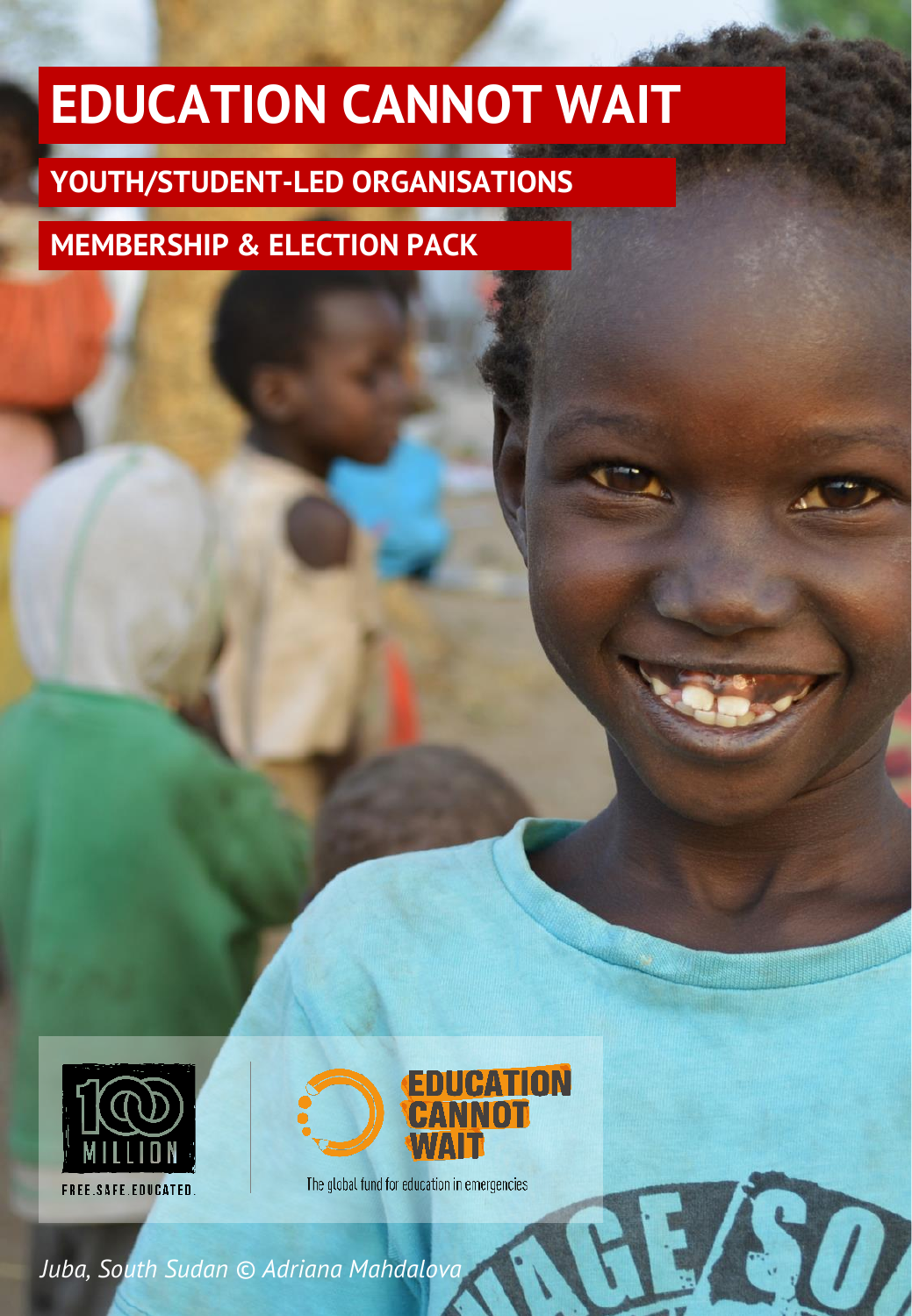### **WHAT IS EDUCATION CANNOT WAIT?**

**75 million school-aged children and young people living in, or fleeing from, emergencies are in desperate need of educational support, either in danger of, or already missing out on their education.**

Communities highlight the importance of education during times of crises, yet education appeals receive less than 2% of humanitarian funding. The right to education is most at risk during emergencies but it is also the exact time when it is needed the most.

**[Education Cannot Wait \(ECW\)](https://www.educationcannotwait.org/)** is the only global multilateral fund dedicated to education in emergencies and protracted crises. It was launched at the 2016 World Humanitarian Summit by international humanitarian and development aid actors, with public and private donors, to address the urgent education needs of 75 million children and youth in crisis settings.

The fund aims to reach all crisis-affected children and youth with safe, free and quality education by 2030.

### **HOW CAN YOUTH/STUDENT-LED ORGANISATIONS GET INVOLVED?**

**Education Cannot Wait is the first and only global multilateral fund to invite young people to participate directly in its decision-making processes.** 

**Organisations led by and representing children and young people** are now invited to join a 'subgroup', which will be represented by a youth/student-led organisation elected to sit on the High-Level Steering Group (HLSG) and the Executive Committee (ExCom) of ECW.

This means that young people themselves will have a direct say in the way that ECW operates, including decisions about where funding goes and the policies that ECW sets.

While some global organisations may have 'youth ambassadors', no other global multilateral fund includes young people who have been given a mandate or responsibility by other young people in this way. This can make a huge difference to the children and young people whose day-to-day reality is life in an emergency setting. At the same time, it is a huge step forward for organised, representative, youth-led movements to be recognised as the valid voice for young people in global policy and decision-making.

### **HOW IS 100 MILLION INVOLVED?**

#### **[100 Million](https://www.100million.org/ecw) is supporting ECW to set up the youth/student-led sub-group.**

100 Million is a campaign led by young people for the right of every child to be free, safe, and educated. We focus on the world's most marginalised children, including child labourers, children out of school, children enduring violence, and refugee and displaced children.

We are working with our network of youth/ student-led organisations, grassroots groups, national campaigns, and youth representative

bodies to promote the opportunity to get involved in ECW.

We will also support a transparent and open election process for sub-group. As part of this role, 100 Million will not be eligible to be a member of the sub-group or to stand for election.

Going forward, we will support the sub-group and its elected representative organisation as needed.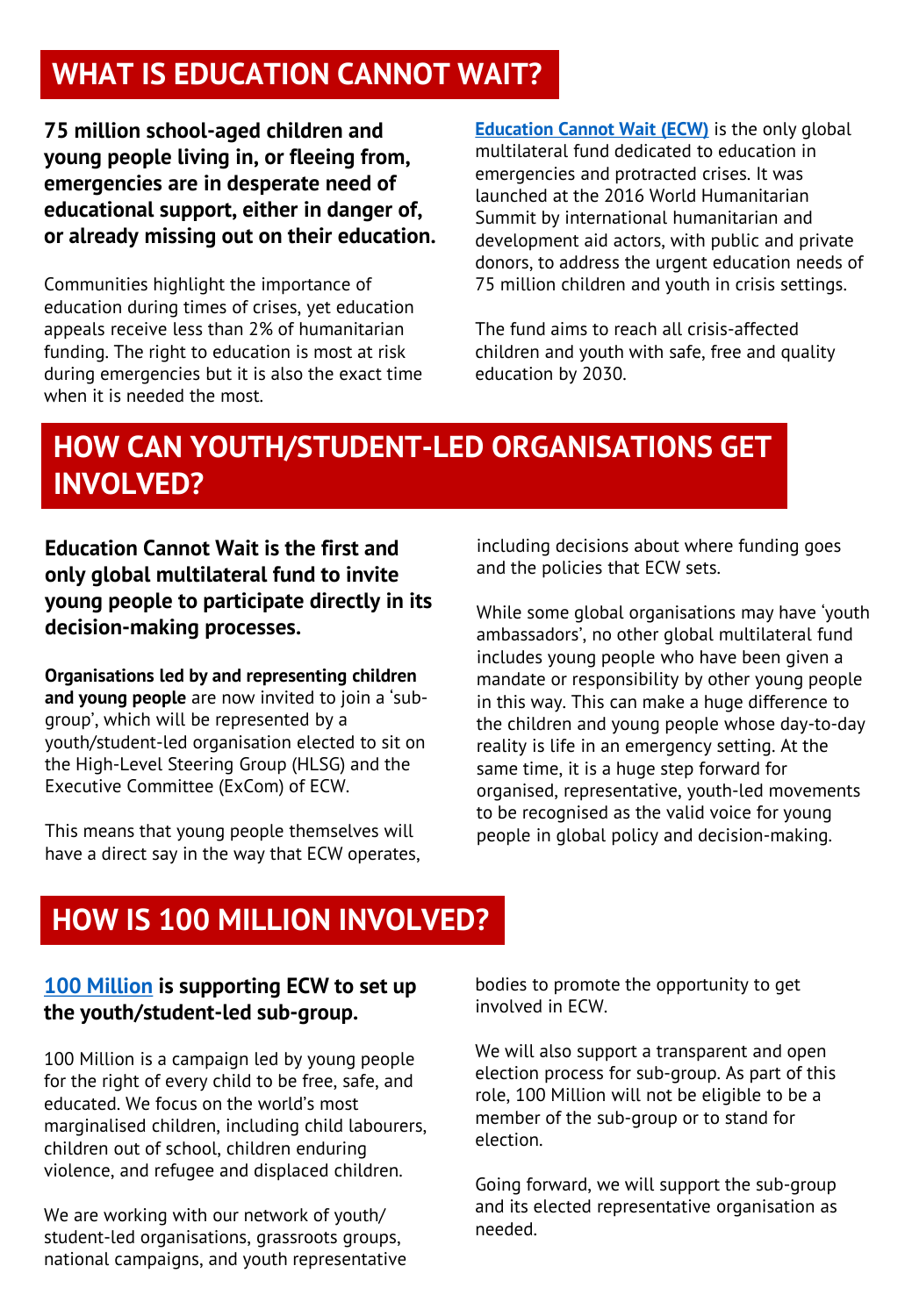### **HOW DOES THE YOUTH/STUDENT-LED SUB-GROUP FIT IN?**

#### **The youth/student-led sub-group is one of four sub-groups which together make up ECW's 'civil society constituency'.**

Overall, ECW is governed by representatives from Member States, other multilateral funds, UN agencies, private sector organisations, and civil society organisations. These different entities each have their own 'constituency', and the youth/student-led sub-group is part of the civil society constituency.

The three other parts of the civil society constituency are:

- International NGOs/northern networks
- National/local/regional NGOs/CSOs/networks
- Teacher organisations

Each of the civil society sub-groups will elect one organisation from within their group, and these organisations will put forward a representative to sit on ECW's High-Level Steering Group (HLSG) and Executive Committee (ExCom).

### **WHAT DOES BEING A MEMBER OF A SUB-GROUP MEAN?**

**By joining a sub-group, you will be able to participate in ECW governance and accountability, including electing an organisation from within your sub-group to represent you. You will also be invited to support ECW with its advocacy efforts.** 

You will receive documentation in advance of ECW's meetings, and have the opportunity to

feedback and make recommendations to your elected representative.

There is no specific time requirement, but members are strongly encouraged to play an active role in regular calls and consultations ahead of ExCom and HLSG meetings.

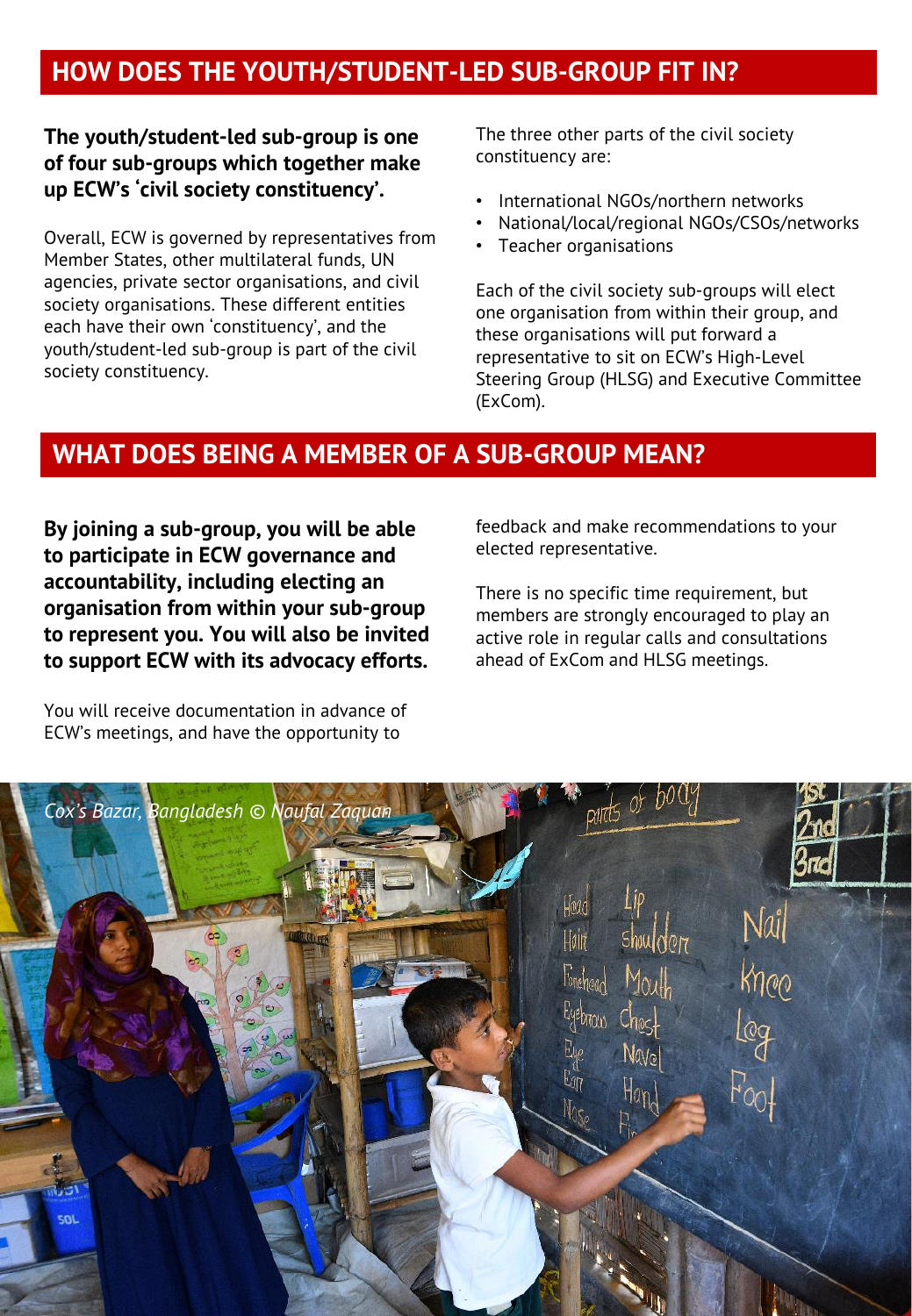### **WHO CAN JOIN THE YOUTH/STUDENT-LED SUB-GROUP?**

### **To join ANY of the civil society subgroups, your organisation must not be a corporate or for-profit entity.**

For the youth/student-led sub-group any youth or student-led organisation is welcome to join as long as your work involves education **OR**  emergencies, or you are based in an emergency context.

**Please note that if your organisation wants to stand for election, it must work on education in an emergency context(s) – although this does not have to be the ONLY area you work on.** 

Individuals cannot be members of the subgroup: membership is only open to organisations, but your organisation can be any size, and it does not have to be legally or formally registered.

You can only join one sub-group. If you are an international youth-led NGO, for example, you can choose to join the INGO sub-group **OR** the youth/student-led sub-group.

More detailed information on eligibility to join the sub-group is available below and in the Terms of Reference for the ECW Civil Society Constituency.

### **SPECIFIC CRITERIA TO BE A MEMBER OF THE YOUTH/STUDENT-LED SUB-GROUP**

Membership of the sub-group is open to organisations (not individuals) which meet the following criteria:

• **Organisations which are youth- or student-led:** this means where the organisation is led predominantly by young people aged 30 or below.

For example, if your organisation has a formal board (such as a student union), at least 51% of your board must be young people aged 30 or below. If your organisation is a grassroots or informal entity (such as a campaign group), at least 51% of the people who make decisions regarding the work of your organisation must be aged 30 or below.

#### **YOUR ORGANISATION MUST ALSO BE ONE OR BOTH OF THE FOLLOWING:**

- **Organisations which work in the field of education:** this includes both formal education (such as school/university-based groups) and informal education (such as community-based groups working on education issues).
- **Organisations which work in or on emergency contexts:** this includes organisations of any size working directly with displaced populations or advocating for the rights of displaced populations.

Examples of **eligible** members of the sub-group include local and national student unions, local youthled campaign groups calling for quality education, grassroots groups providing support for refugee children, groups led by refugee or displaced young people.

Examples of **ineligible** members of the sub-group include youth ambassador teams or advisory committees working on behalf of a national or international NGO, youth groups or organisations where decision-making is led by a majority of individuals aged over 30.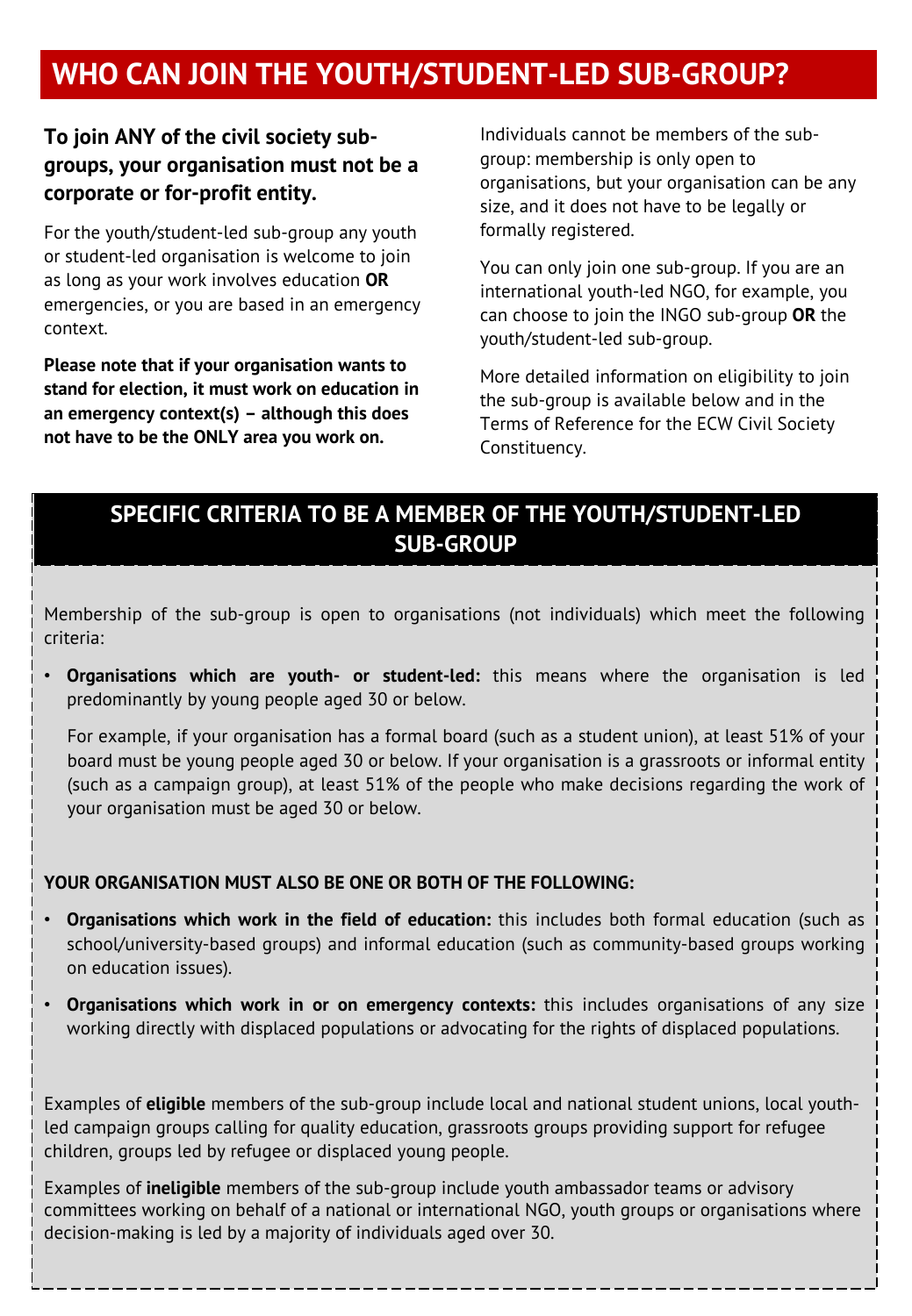### **WHO CAN STAND FOR ELECTION AS THE REPRESENTATIVE OF THE YOUTH/STUDENT-LED SUB-GROUP?**

**As stated on the previous page, if your organisation wants to stand for election, it must work on education in an emergency context(s) – although this does not have to be the ONLY area you work on.** 

No voice is more powerful for the rights of marginalised young people than the voice of marginalised young people themselves. This is a principle to which 100 Million works, and this standard will be used to make sure that there is **genuine** representation of young people who understand the dire situation of education for children forced to live in emergency contexts.

In practice, the elected organisational representatives (the individuals who will sit on ECW's governance bodies) must have an understanding of the challenges in the field of education in emergencies to be as effective as possible. This will mean they are in the best position to respond to questions and issues that are raised by members of the sub-group, as well as ensure their credibility in formal meetings of ECW's High-Level Steering Group and Executive Committee.

Elected organisations serve a two-year term, renewable once by re-election should they wish.

More detailed information on eligibility to stand for election is available below and in the Terms of Reference for the ECW Civil Society Constituency.

### **SPECIFIC CRITERIA TO STAND FOR ELECTION AS THE REPRESENTATIVE OF THE YOUTH/STUDENT-LED SUB-GROUP**

If your organisation wishes to stand for election to represent the youth/student-led sub-group in the ECW governance structure, **BOTH** of the following criteria must be met:

- **Must be youth- or student-led** based on the definition for membership of the sub-group.
- **Must work in the field of formal or informal education in emergency contexts.** Working in formal or informal education includes direct interventions like providing or supporting educational activities, or advocacy work, like campaigning for education in emergency contexts.

Examples of **eligible** candidates include student unions based in countries operating in an emergency context, student unions or federations of student unions which run campaigns for education in emergencies, local youth-led campaign groups which call for quality education in emergencies, grassroots groups providing educational support for refugee or displaced children, and groups led by refugee or displaced young people which are focused on education.

Examples of **ineligible** candidates include student unions which do not operate in emergency contexts, student unions or federations of student unions which do not campaign for education in emergencies, youth-led entities which operate in emergency contexts but do not run activities relating to education.

#### **ELECTED ORGANISATIONAL REPRESENTATIVES**

If your organisation decides to nominate itself to stand in the sub-group election, you must identify who will be your nominated representatives.

There should be one person for the High-Level Steering Group and another person for the Executive Committee. However, if your organisation is small, this can be the same person.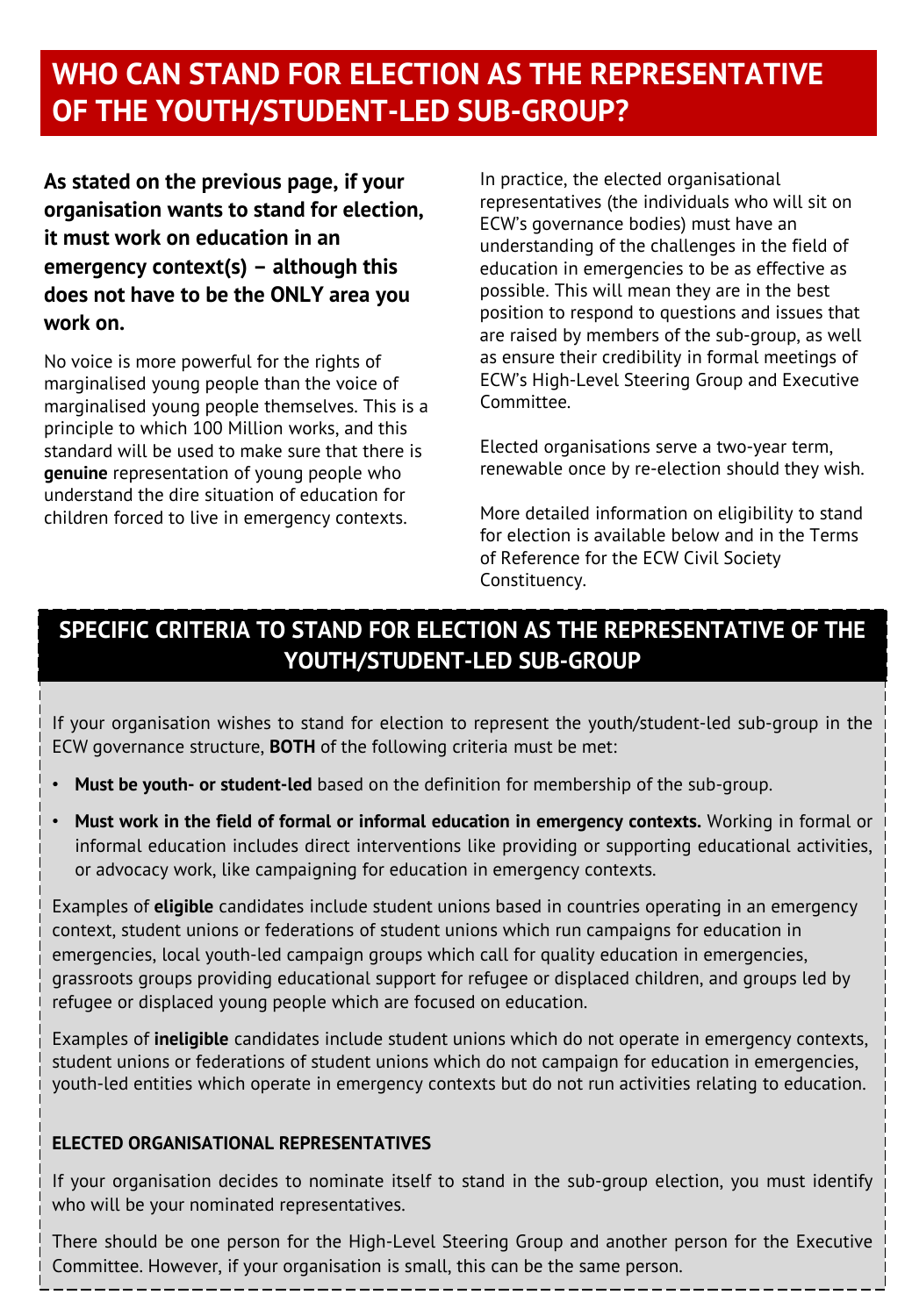### **WHAT ARE THE RESPONSIBILITIES OF AN ELECTED ORGANISATION AND ITS REPRESENTATIVES?**

Elected organisations and their representatives should work to support ECW deliver upon its  $5$ Strategic Objectives:

- Increase political support to education in crises.
- Increase financing for education in crises.
- Improve joint planning and responses.
- Strengthen capacity to respond.
- Improve accountability.

They will do this by:

- Representing the views of their sub-group in ECW's High-Level Steering Group & Executive Committee
- Coordinating youth/student-led advocacy in support of ECW and education in emergencies.
- Engaging with the ECW Secretariat to strengthen ECW's systems, process and policies, including ensuring that other members of their sub-group are represented on ECW Reference Groups.\*

In practice, this means that elected organisations must communicate and consult regularly with the sub-group on the issues that are to be discussed during ECW governance meetings. They must also listen to the issues raised by the sub-group and seek ways to effectively represent or table these with ECW.

This can be a lot of work! However, support will be provided: as well as drawing from the expertise and experience of the other elected organisations within the civil society constituency, ECW has agreed to fund a parttime post to support all of the civil society representatives, and 100 Million is committed to supporting the elected organisation of the youth/student-led sub-group.

*\*Reference Groups are groupings of experts drawn from ECW constituencies and established by the Secretariat to provide technical advisory inputs to ECW's work. They can be one-off or have a shortterm remit, or have a long-term/standing remit.* 

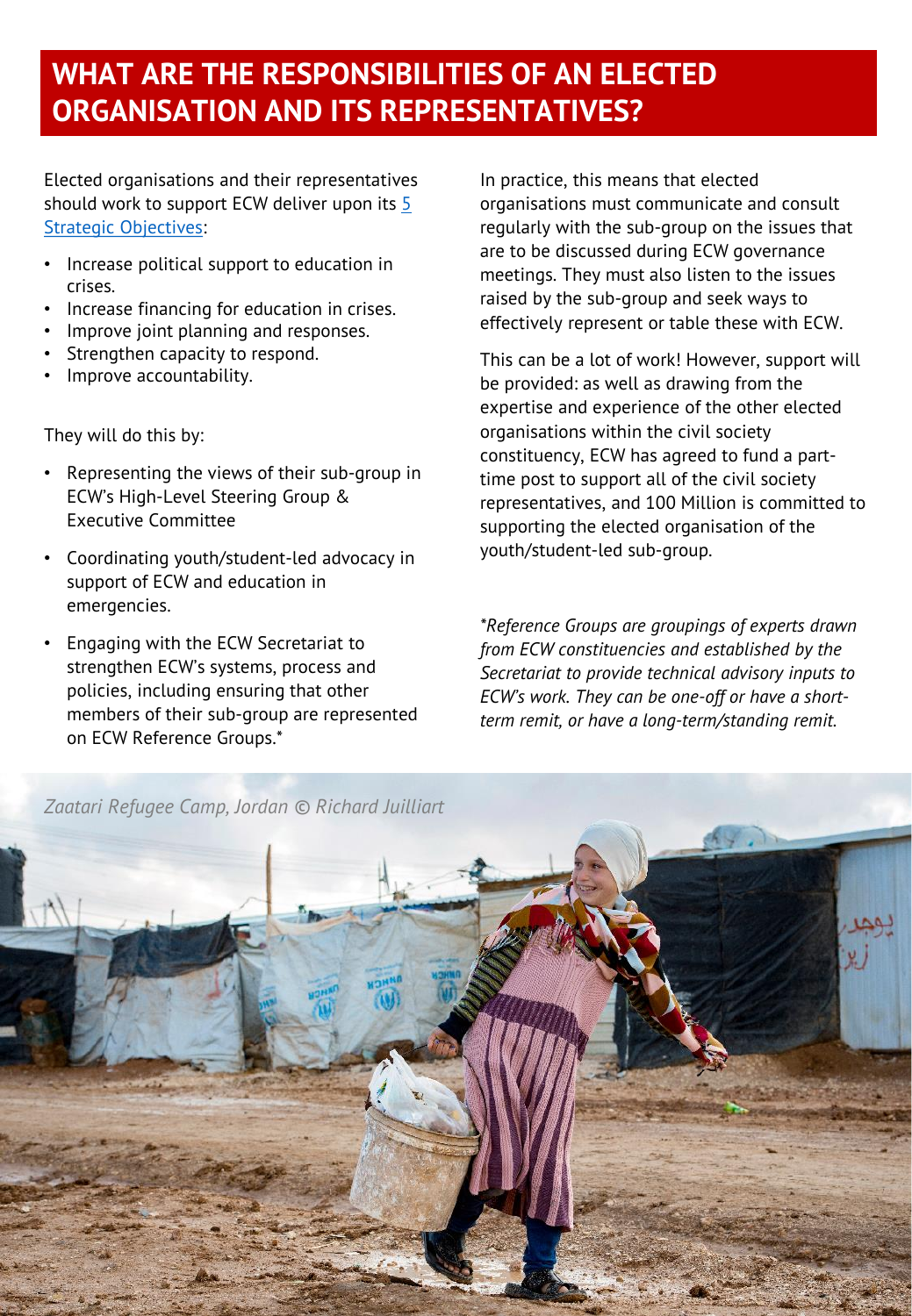### **WHAT EXPERIENCE & SKILLS DO REPRESENTATIVES OF THE ORGANISATION ELECTED BY THE SUB-GROUP NEED?**

ECW acknowledges that whoever is nominated as a representative by the elected organisation of the youth/student-led sub-group could be aged anything between 13-30 years old. You will not be expected to have years of work experience, or to have previous experience of participating in similar governance processes. If you represent an organisation which is eligible

to stand for election, the experience you have from this should provide you with a good basis for being a representative on the ECW High-Level Steering Group or Executive Committee.

There are some expectations regarding your skills and your willingness to learn and participate - please read the information below!

### **CORE EXPECTATIONS OF REPRESENTATIVES OF ELECTED ORGANISATIONS: YOUTH/STUDENT-LED SUB-GROUP**

- Commitment to fulfil the role based on the Terms of Reference for HLSG and ExCom members.
- Demonstrated dedication to the cause & a current work focus in the education in emergencies sector
- Committed to working with their counterpart representatives in their role.
- Make every effort to effectively and accurately represent their sub-groups in ECW face-to-face meetings, teleconferences and online communication, throughout the twoyear term.
- Knowledge of and willingness to learn about ECW, its mission and processes, particularly country-level processes such as local education groups (LEGs), Education Cluster, Education in Emergencies Working Groups (EiEWGs), as well as general issues in the field of education in emergencies.
- Strong communication skills in order to fully participate at face-to-face meetings at a high level.
- Strategic thinking, political understanding, and ability to represent civil society at high levels.
- The ability to operate in English.\*

\*100 Million is committed to working towards more languages being added, but at present, English is the only working language of ECW.

#### **TIME COMMITMENT**

#### **For representatives to the HLSG:**

- Preparation/reading ahead of meetings: approximately 1/2 day ahead of meetings
- Consultation & feedback with your ExCom Board Member: Regular/constant
- Attendance at meetings: twice a year, 1 hour per meeting
- Liaison/lobbying of other HLSG members: 2-4 working days per year
- Attendance at extraordinary meetings: up to 1-2 days per year

#### **For representatives to the ExCom:**

- Preparation/reading ahead of meetings: approximately 1 day per meeting
- Consultation and feedback with sub-group members and engagement with HLSG representatives: Regular/constant
- Attendance at meetings: twice a year, 2-3 days per meeting
- Participation in ExCom teleconference meetings: 1-3 hours per call, once every 1-2 months
- Liaison/lobbying of other ExCom members: Around 5 working days per year
- Attendance at extraordinary meetings: up to 2-5 days per year.